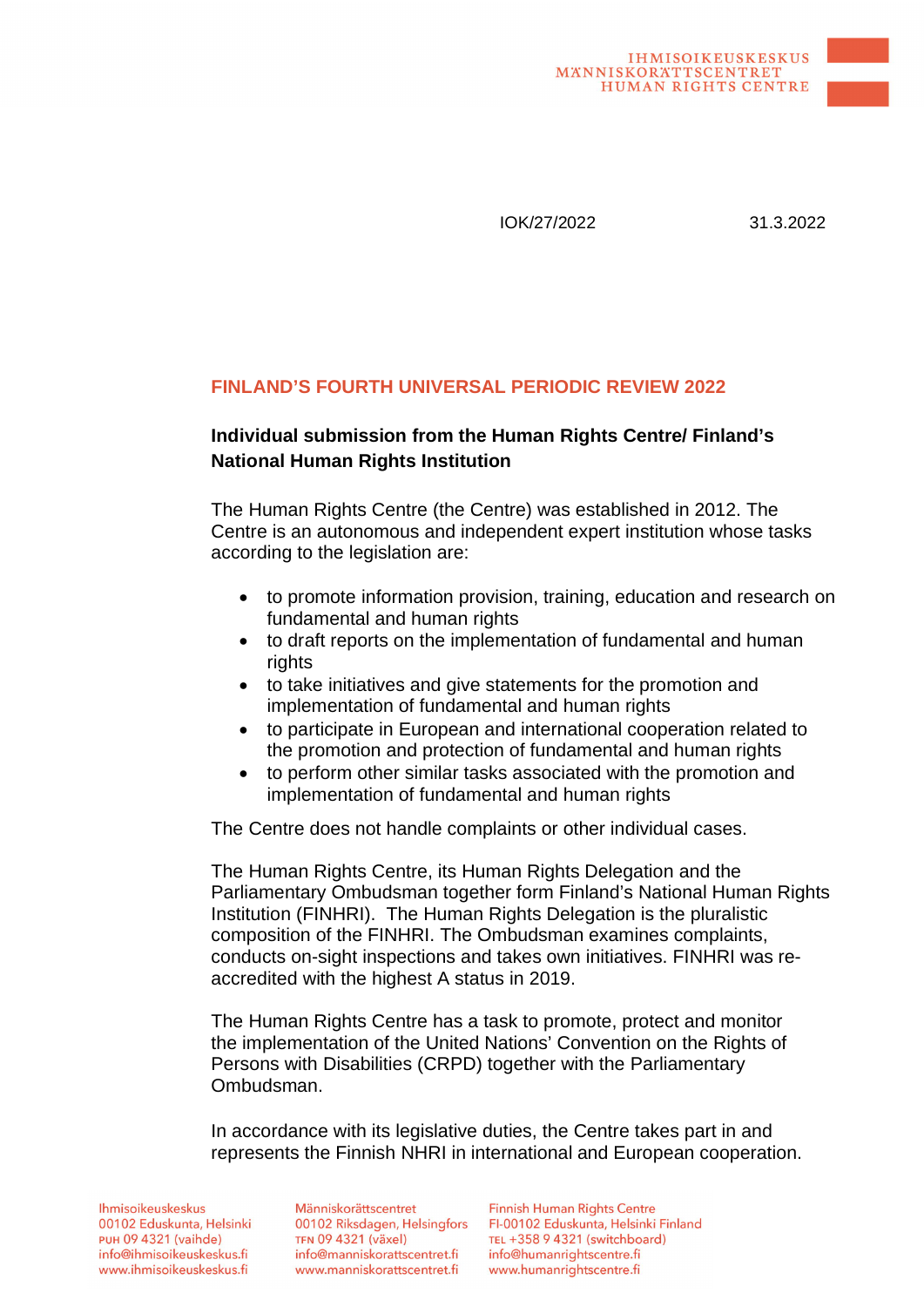This submission is made by the Human Rights Centre representing the Finnish NHRI. The submission contains one Annex.

## **Human rights architecture**[1](#page-7-0)

- 1. Despite some positive developments to clarify the division of tasks of certain human rights actors, the fragmentation of human rights structures continues.<sup>[2](#page-7-1)</sup> Recently, new actors have been created and tasks allocated to existing actors without analysing the impact of these changes on the overall efficiency and comprehensibility of the structures.<sup>[3](#page-7-2)</sup> This results in overlaps and risks creating confusion. The fragmentation also leads to a silo effect, missing the interdependence and interrelatedness of human rights.
- 2. Also gaps in mandates prevail. The powers of Non-Discrimination Ombudsman, Equality Ombudsman and the Non-Discrimination and Equality Tribunal offer different levels of legal protection for different grounds of discrimination.<sup>[4](#page-7-3)</sup> A partial reform of the Non-Discrimination Act is underway, but the Equality Act should be reviewed simultaneously to harmonise the legal protection against discrimination and strengthen the intersectional perspective.[5](#page-7-4)
- 3. **Recommendations:**
	- **a) Assess the changes to the national human rights structure holistically with a view to strengthen its efficiency and coherence.**
	- **b) Review the Non-Discrimination Act and the Equality Act [together to harmonise the legal p](https://www.finlex.fi/fi/esitykset/he/2021/20210179)rotection of victims and to better tackle multiple discrimination.**

### **[Coordination, impact assessment and monito](https://oikeusministerio.fi/hanke?tunnus=OM013:00/2021)ring[6](#page-7-5)**

- [4. Internal coordination between ministries and de](https://oikeusministerio.fi/sv/projekt?tunnus=OM013:00/2021)partments (see e.g. below the section on violence against women and domestic violence) and coherence between Government's national and international human rights activities is insufficient, for example on the rights of indigenous peoples (Sámi). Coordination between state and lower levels of administration needs strengthening, as the role of regional and municipal administrations in the implementation of recommendations from treaty monitoring bodies and other human rights standards is unclear.
- 5. The human rights impact assessment on the new legislation, governmental strategies, and budgetary estimates must be improved. Methods are needed to consider intersectionality and negative effects compounding on vulnerable individuals or groups.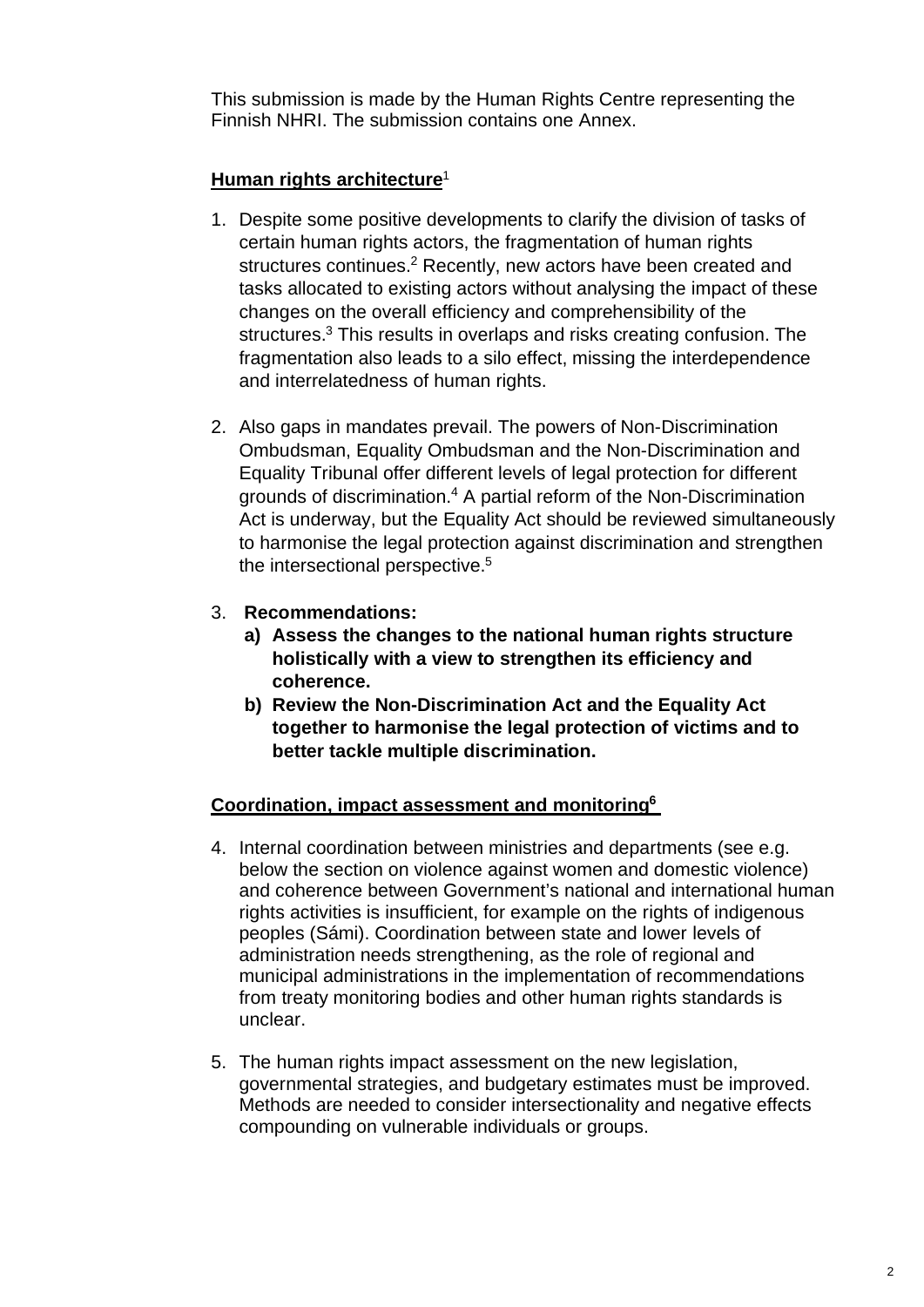- 6. The Third NAP<sup>[7](#page-7-6)</sup> on Fundamental and Human Rights of the Government focuses on the monitoring of human rights and includes a framework of human rights indicators.<sup>[8](#page-7-7)</sup> [This is a welcome development as such. Many](https://tuomioistuinvirasto.fi/en/index/ajankohtaista/currentissues/2022/lackofbasicfundinghamperedthefunctioningofcourtsin2021.html) important themes are not included as they lack national statistics or other objective and reliable data. This leaves gaps in monitoring the implementation of human right[s by the Government.](https://www.okv.fi/fi/ratkaisut/id/1616/)
- 7. **Recommendations:**
	- **a) Ensure overall coherence in G[overnment's human rights](https://www.edilex.fi/artikkelit/21403.pdf) actions. Engage regional and local authorities actively in the design and implementation of human rights policies.**
	- **b) Strengthen and provide resources for a procedure to [systematically carry out human rights impact](https://finlex.fi/fi/laki/kaannokset/1734/en17340004_20150732.pdf) assessment on new Government bills, budget proposals and policies.**
	- **c) Further develop disaggregated national statistics and other objective data to enable additional themes to be included in the indicator framework of the national action plan on fundamental and human rights.**

# **Access to justice[9](#page-7-8)**

- 8. The delays and costs in access to justice have increased in recent years creating a persistent problem.[10](#page-7-9) The Government plans to accelerate criminal investigations and legal proceedings yet no tangible changes have taken place.<sup>[11](#page-7-10)</sup> The risk is mainly on civil proceedings for costs.
- 9. The core funding of the courts was recently considered insufficient by the Parliament's Legal Affairs and Finance Committees and the National Courts Administration.[12](#page-7-11) Also criminal investigation and prosecution lack resources which risks lengthening proceedings when court cases have already been congested due to pandemic. Additionally, difficulties exist in recognising specific crimes and identifying victims, especially in cases of human trafficking and sexual violence, where victims are vulnerable.[13](#page-8-0) As a result, the accelerated or prioritized criminal proceedings in these cases, as in cases of child victims, are not followed nor do the victims [always receive necessary and timely assistan](https://julkaisut.valtioneuvosto.fi/handle/10024/163742)ce.
- 10. Non-Discrimination and Equality Tribunal, as an alternative, low threshold means of justice, consid[ers discrimination cases for free. It](https://poliisi.fi/en/operational-environment-and-statistics) may im[pose conditional fines to enforce compliance with](https://www.oikeusasiamies.fi/en/web/guest/annual-reports) its decisions but only courts can grant compensation. This puts financial risk for [victims as legal costs have risen considera](https://julkaisut.valtioneuvosto.fi/handle/10024/161935)bly.[14](#page-8-1) The losing party is liable [for legal costs of the opposing party, in addition to its own](https://www.eduskunta.fi/FI/vaski/Lausunto/Sivut/LaVL_1+2021.aspx).[15](#page-8-2) The Tribun[al should be given the possibility to grant compensation by](https://www.eduskunta.fi/SV/vaski/Lausunto/Sidor/LaUU_1+2021.aspx) [amending the law.](https://www.eduskunta.fi/FI/vaski/TalousarvioMietinto/Sivut/VaVM_33+2021.aspx)[16](#page-8-3)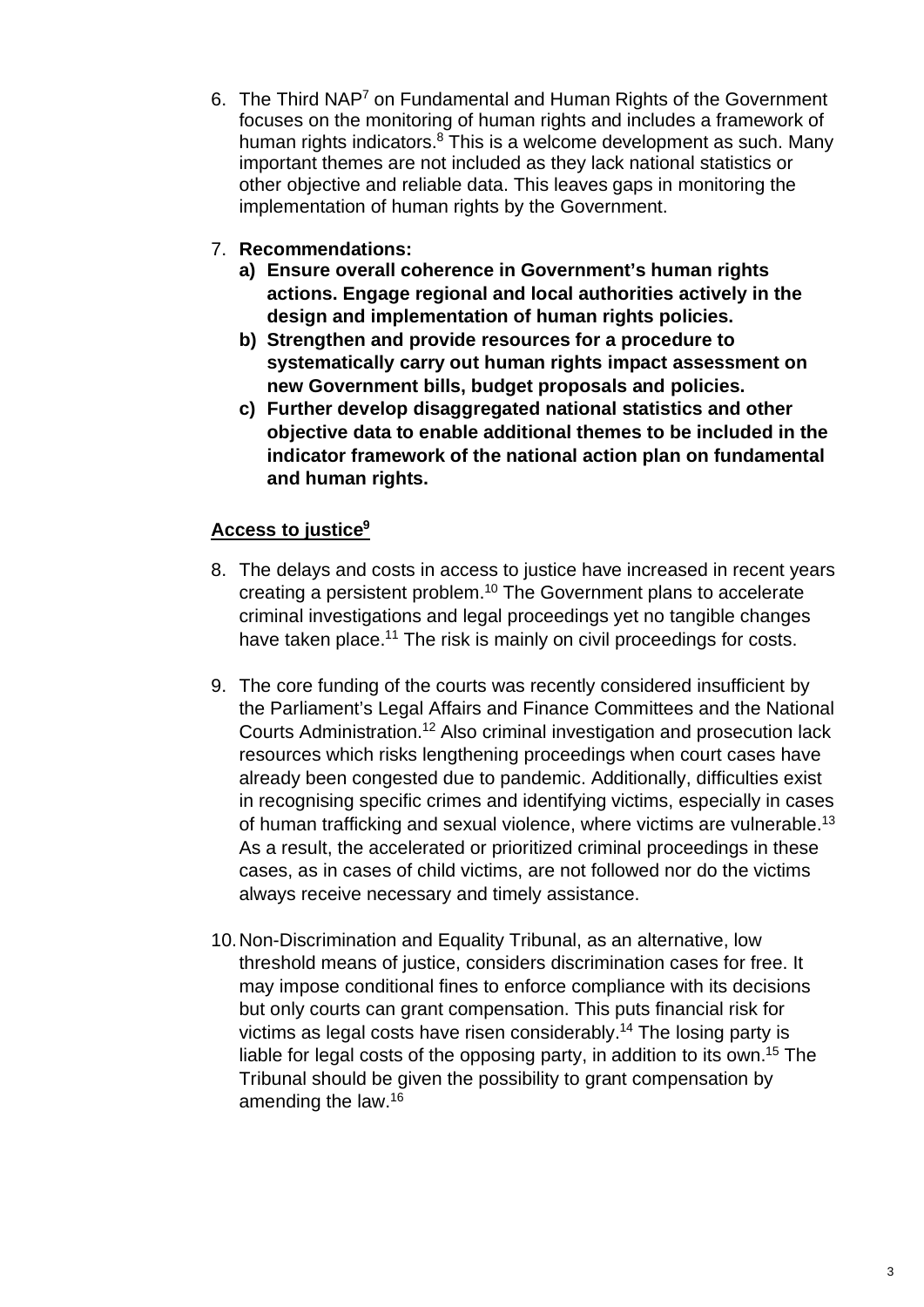- 11.**Recommendations:**
	- **a) To ensure proper and timely investigation and access to justice, allocate adequate resources to police, prosecutors and courts and guarantee their possibility to prioritise cases concerning children and other vulnerable victims of crime.**
	- **b) Enable the National Non-Discrimination and Equality Tribunal, as a low threshold access to justice, to grant compensation to victims of discrimination.**

#### **Human rights education (HRE)[17](#page-8-4)**

12. The Government claims university autonomy as obstacle to promoting HRE in teacher education. A lack of obligatory and systematic national education programmes for teachers persists. Despite the importance of autonomy, general HRE needs active support. In addition to providing education on human rights norms and mechanisms, especially equality and non-discrimination must be promoted in education to reduce [ableism, discrimination against minorities,](https://julkaisut.valtioneuvosto.fi/handle/10024/162687) Sámi and immigrants, but also sexual and gender-based discrimination. There is also need for [general and specific HRE for professionals concerning, e.g., linguistic](https://www.oikeusasiamies.fi/documents/20184/39006/summary2020/2de02ec5-378a-4cf3-8948-89f346b2be3a) and cultural rights, and self-determination in health and social services.

#### 13.**[Recommendations:](https://bin.yhdistysavain.fi/1586428/3Ta34WoNWua29CrBizhv0UnVV-/Vammaisten%20henkil%C3%B6iden%20oikeuksien%20toteutuminen%20arjessa.pdf)**

- **a) Ensure long-term measures, sufficient funding, structures, and staff to enhance teachers' pre- and in-service training on human rights.**
- **b) Promote actively human rights education at all levels and secure sufficient public servants' and different professionals' (e.g. health care) training on human rights.**

### **Persons with disabilities (PWD)[18](#page-8-5)**

- 14. There are significant discrepancies among the different administrative branches towards the full implementation of the Convention on the Rights of Persons with Disabilities (CRPD).<sup>[19](#page-8-6)</sup> PWDs still face challenges in the achievement of their rights. The Parliamentary Ombudsman has repeatedly identified shortcomings that include, e.g., accessibility to premises and services, such as polling stations, non-availability of reasonable accommodation, use of limitations to self-determination in special care for persons with intellectual disabilities and lack of individual consideration of needs in competitive tendering for services.<sup>[20](#page-8-7)</sup>
- 15. According to the Centre's survey on the rights of PWDs, 48 % of the respondents feel that respect for the dignity of PWDs has diminished during the preceding years, while 34 % of the respondents feel that prejudices against PWDs have increased.<sup>[21](#page-8-8)</sup> Fundamental rights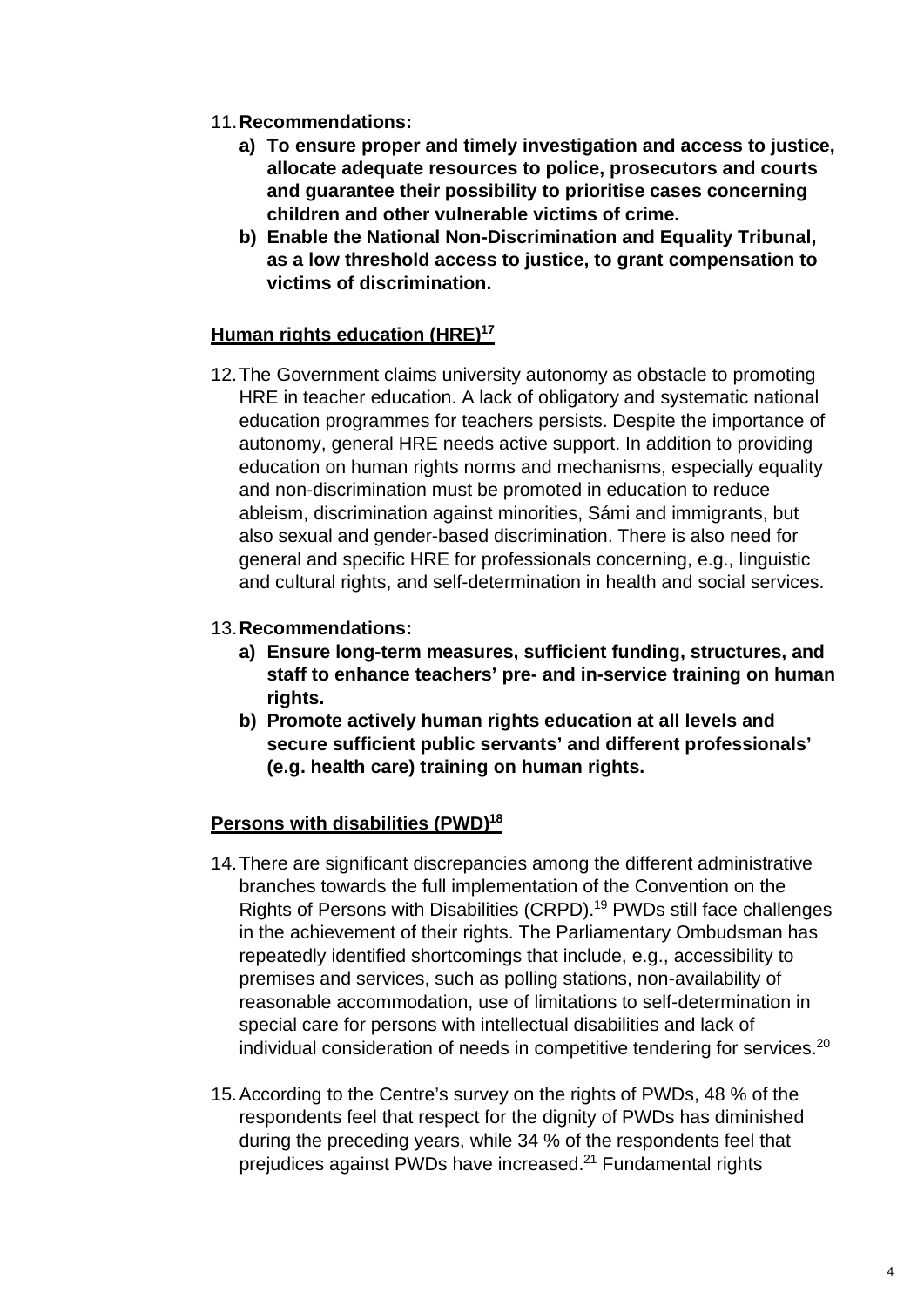barometer results disclosed that 28 % of PWDs have experienced discrimination on the ground of their disability in working life during the past five years.<sup>[22](#page-8-9)</sup>

16. The government is preparing a new act on services for persons with disabilities. A cause for concern is that the draft law contains a provision that would exclude from services persons whose disability is caused mainly by old age. The CRPD does not provide for such a qualification.

#### 17.**Recommendations:**

- **a) Actively promote labour market participation of persons with disabilities and ensure effective legal protection against discrimination in the labour market.**
- **b) Ensure that the new law on services for persons with disabilities does not exclude those whose disability is caused mainly by old age.**

#### **Rights of older persons**

- 18. According to the Centre's survey on care-home personnel, there are several threats to self-determination of older persons in care-homes, caused mainly by misconceptions, lack of human-rights-based training and lack of relevant legislation.<sup>[23](#page-8-10)</sup>
- 19. No legislation exists on promoting or limiting fundamental and human rights in social and health care. The legislative proposals to strengthen [the right to self-determination of patients a](https://julkaisut.valtioneuvosto.fi/handle/10024/163261)nd clients in social and health care services will be prepared in stages. The first legislative proposal covers long overdue legal remedies for involuntary medication and [regulation on personal autonomy for persons with intellectua](https://bin.yhdistysavain.fi/1586428/G1TemXOK4sG2Zatkyzf00VkkR8/IMO-raportti_2021_FI.pdf)l disabilities.[24](#page-8-11) Proposals on autonomy for children, persons with [disabilities and older persons, as well as autonomy in soma](https://bin.yhdistysavain.fi/1598742/32QyClhkFslGegioYk9E0WZwuN/IMO-raportti_2021_SE_24_8.pdf)tic and psychiatric care, are due 2023–2027. Given the importance of the legislation for the rights of vast numbers of health and social care [clients, sufficient resources must be allocated for the legislative](https://search.coe.int/cm/pages/result_details.aspx?objectid=0900001680a48ac7) [proposals to be completed without](https://hudoc.echr.coe.int/eng?i=001-209024) delay.
- 20. Legislation on improving services for older persons has been amended recently. Sufficient resources are yet to be allocated for the implementation of those services. An adequate human rights impact assessment on that legislation was not done and should have notably included impacts on the right to social security and the right to equal treatment of older persons with disabilities.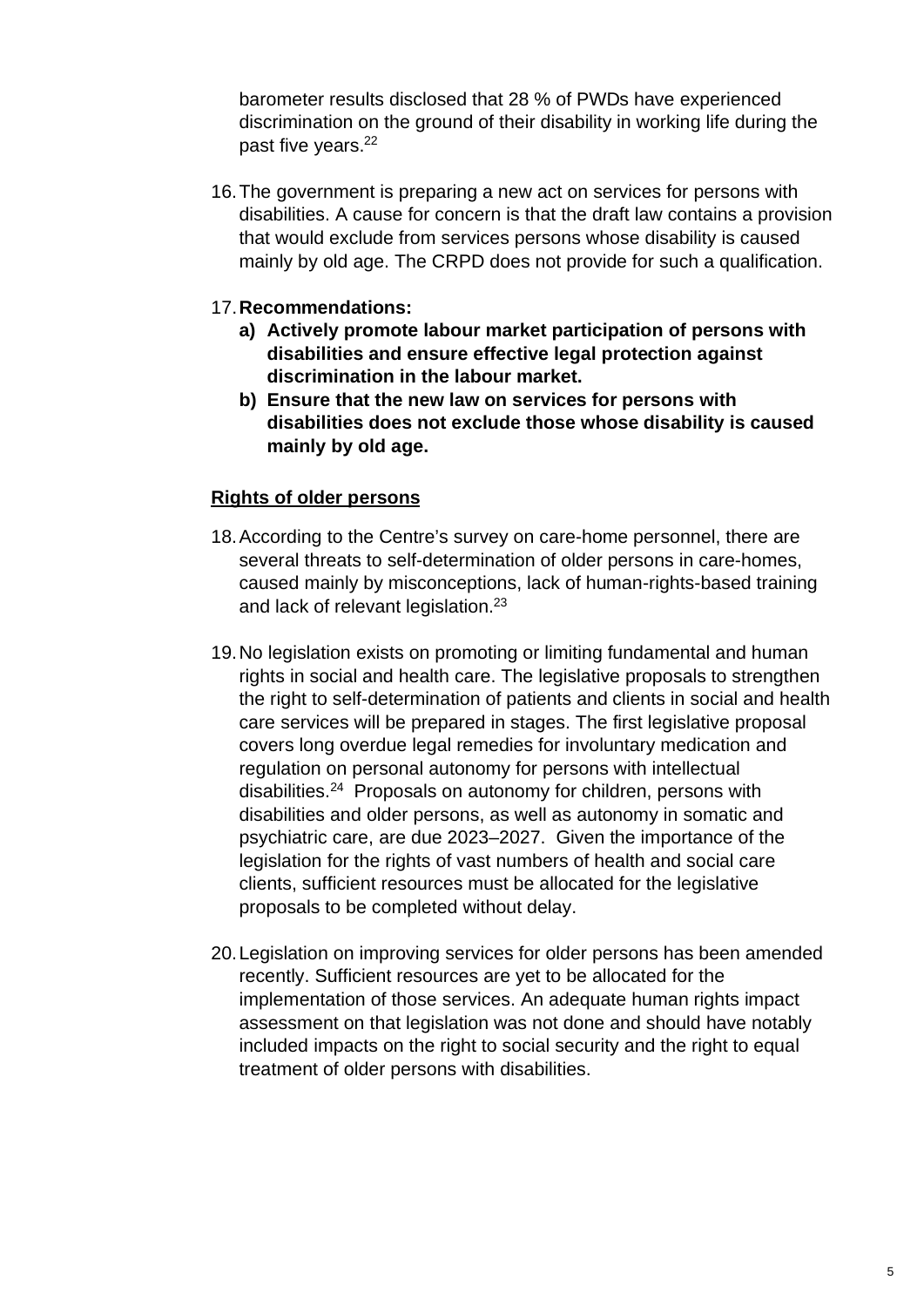- 21.**Recommendations:**
	- **a) Con[clude drafting and grant sufficien](http://urn.fi/URN:ISBN:978-952-383-016-5)t resources for effective implementation of the new legislation on the self-determination of patients and clients in [social and health care services.](http://urn.fi/URN:ISBN:978-952-259-737-3)**
	- **b) Ensure by legislation equal access to services for older persons and allocate s[ufficient resources for implementation.](https://api.hankeikkuna.fi/asiakirjat/3e8dd589-9843-4fb7-bef9-bdae9e5746be/d48353e1-bab9-4404-8066-b0c5a6bf82e6/RAPORTTI_20200207144129.pdf)**

## **Violence against women and domestic violence[25](#page-8-12)**

- [22. In addition to insufficient amou](https://urn.fi/URN:ISBN:978-952-343-580-3)nt of multiprofessional and nationwide services for victims of domestic violence, there are two competing ministerial action plans on violence against women and implementation of Istanbul Convention.[26](#page-8-13) Parallel work risks overlaps and gaps and may result in ineffective coordination and use of existing resources.
- 23. Persons with disabilities are at a higher risk of being victims of domestic violence. Violence might not be recognised or taken seriously, which leads to challenges in acquiring help. In addition, accessible services are not widely available and the service structures do not sufficiently take into consideration the individual needs of victims, such as women with disabilities.[27](#page-8-14)
- 24.**Recommendations:**
	- **a) In the implementation of regional and international obligations addressing violence against women, ensure coordination between authorities, cooperation with NGOs and engagement of local and regional level, especially in the development of service structures.**
	- **b) Secure sufficient, multiprofessional, individually tailored, accessible and geographically distributed services for victims of domestic violence and violence against women.**

# **LGBTI children and youth[28](#page-9-0)**

- 25. Currently, no national treatment practice regarding intersex children exists. These children risk being subjected to medically unnecessary surgeries without their consent.<sup>[29](#page-9-1)</sup> While the government is drafting a recommendation on protecting the self-determination of intersex children, there is no law specifically prohibiting unnecessary, sex "normalising" treatments.[30](#page-9-2)
- 26. About 1 in 10 young persons in Finland belong to sexual and/or gender minorities. The challenges faced by this group at home and in school still require more active measures by the authorities. Physical violence by a parent is twice as common for LGBTI y[outh than for others.](https://oikeusministerio.fi/naisiin-kohdistuvan-vakivallan-torjuntaohjelma) [Bullying in school affects particularly gender minorities. LGBT](https://oikeusministerio.fi/sv/programmet-for-bekampning-av-vald-mot-kvinnor)I youth also report anxiety and symptoms of depression more often than nonLGBTI [youth.](http://urn.fi/URN:ISBN:978-952-00-8659-6)<sup>[31](#page-9-3)</sup>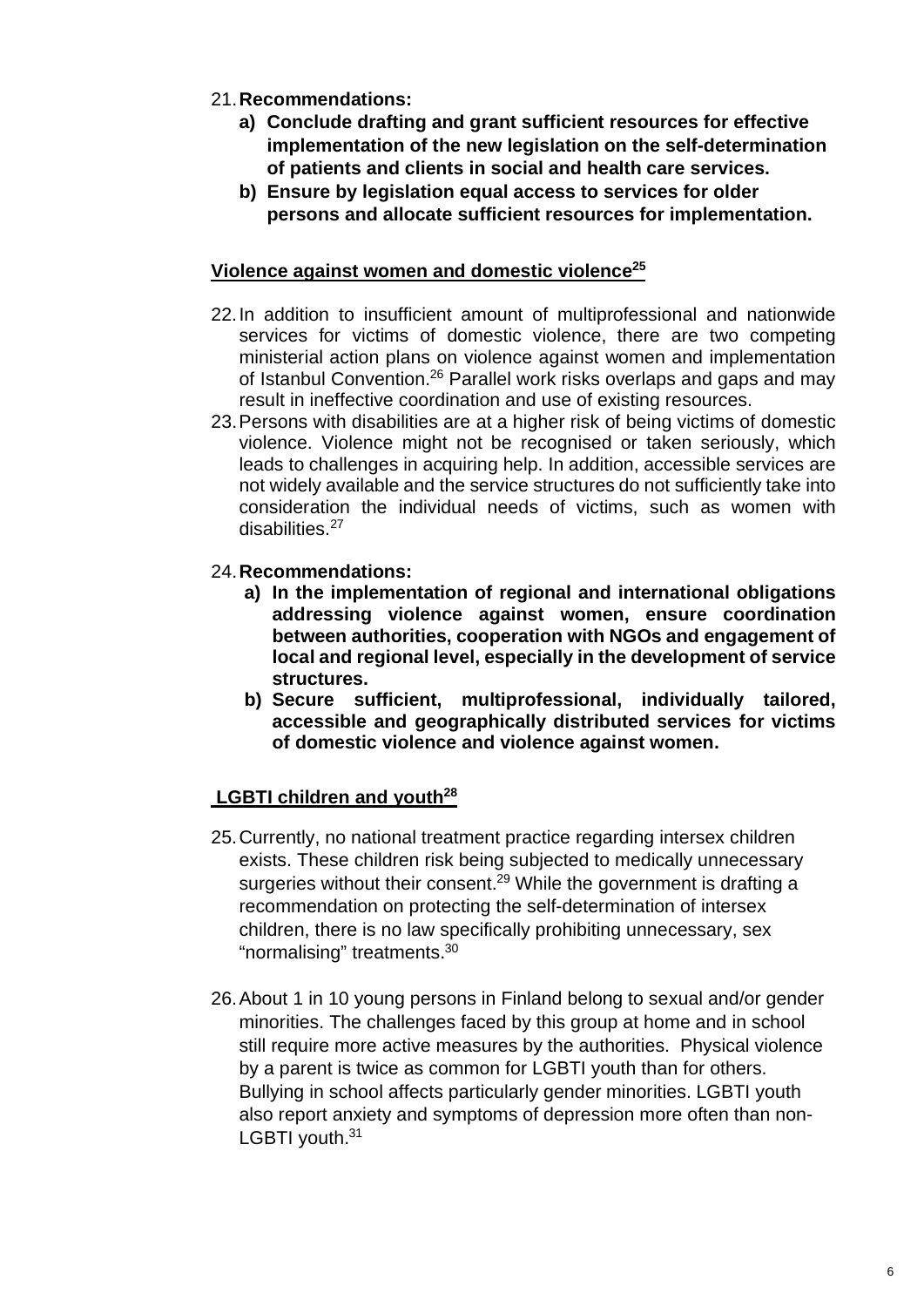- 27.**Recommendations:**
	- **a) Respect intersex children's right to self-determination by introducing effective legal and other measures to prohibit unnecessary surgeries.**
	- **b) To improve the well-being of LGBTI youth, ensure a safe learning environment and provide low threshold services for those ones experiencing violence and suffering from mental health problems.**

#### **Immigration policies[32](#page-9-4)**

- 28. When developing Finland's immigration and refugee/asylum policies, particular attention should be paid in ensuring that protection is offered in a coherent and non-discriminatory manner, even during crisis. This concerns persons fleeing war, [persons applying for asylum for some](https://valtioneuvosto.fi/-/1410869/ulkomaalaislain-muutosten-yhteisvaikutuksia-selvitettiin-monet-suositelluista-toimista-valmisteilla?languageId=en_US) other reason or persons who have remained without documentation, being unable to return to their country of origin. The special needs of protection for human rights defenders and their families, in and outside Europe, should also be considered and protection mechanism or [program should be set up, for example by offering urgent humanitarian](https://syrjinta.fi/documents/25249352/0/Children+without+families+%E2%80%93+family+reunification+of+under-age+beneficiaries+of+international+protection+(PDF).pdf/2ecb870c-69e9-378b-9312-4b63d07b21d9/Children+without+families+%E2%80%93+family+reunification+of+under-age+beneficiaries+of+international+protection+(PDF).pdf?t=1612968552586) visas for defenders.
- 29. The general reform of the Aliens Act (2023–2027) offers an opportunity to systematically address the problems caused by previous partial reforms on migrants' human rights and, fo[r example, on the rights of the](https://rm.coe.int/prems-052917-gbr-1700-realising-refugees-160x240-web/1680724ba0) child.[33](#page-9-5)
- 30. The government [is currently amending legislation on family reunification,](https://assets.researchsquare.com/files/rs-654081/v1_covered.pdf?c=1631873458) and some concerns should be addressed in the amendment. The best interest of the child is not always prioritized in family reunification as half of the decisions for families of unaccompanied children in international protection are negative.[34](#page-9-6) Unlike refugees, the beneficiaries of subsidiary protection must provide sufficient income, despite both being international protection statuses that should be treated equally.[35](#page-9-7)
- 31.**Recommendations:**
	- **a) Ensure systematic and rights-based immigration procedures and policies, which also take into account special protection needs of human rights defenders as a policy priority for the Government.**
	- **b) Ensure that family reunification is accessible for all beneficiaries of international protection without discrimination.**

#### **The effects of climate change, especially on Sami**

32. Arctic is warming at a rate of about four times the global average. $36$ Climate change, mitigation actions and omission of those actions affect Arctic nature causing biodiversity loss at unprecedented levels. This has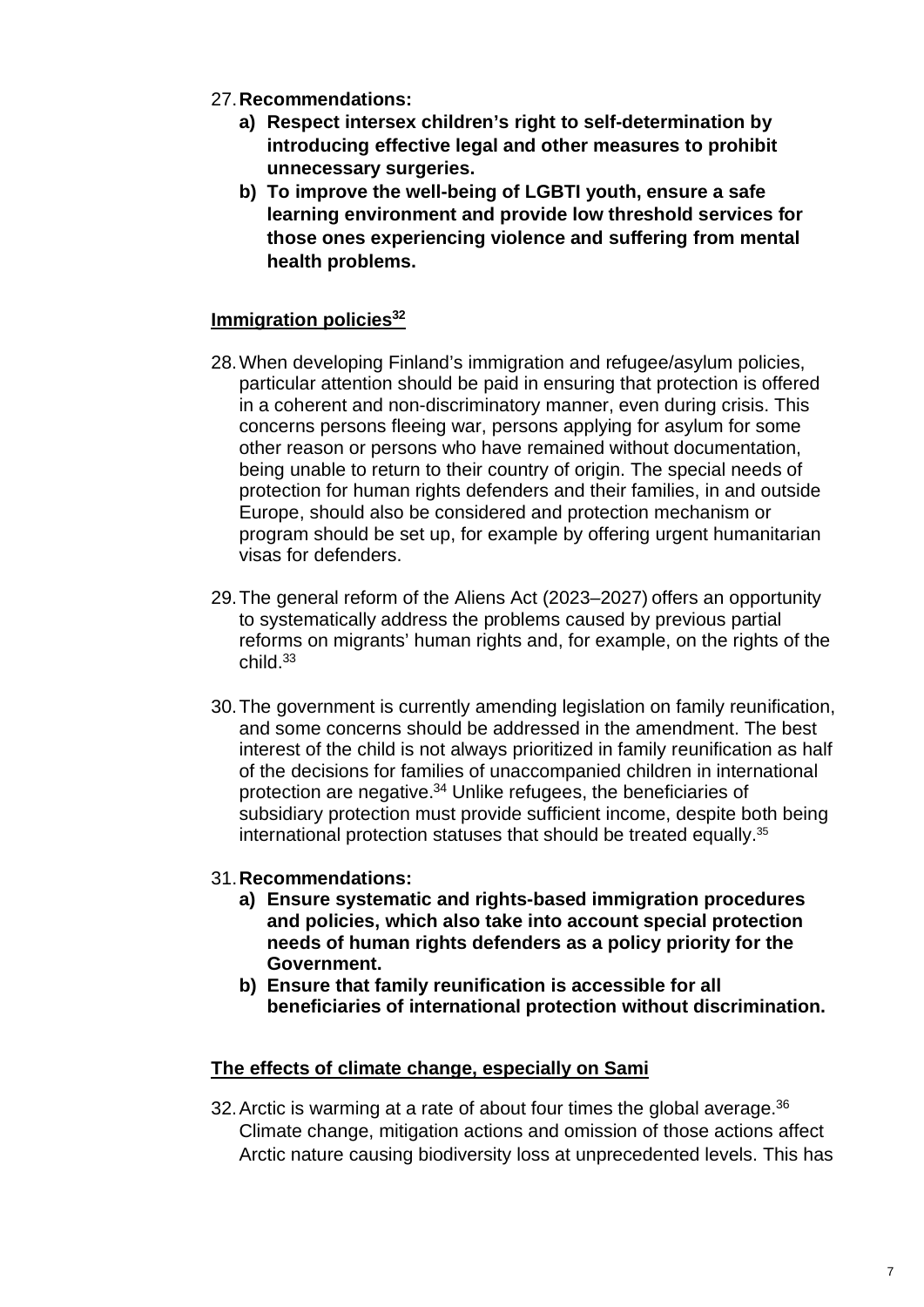direct, already visible negative impacts on the traditional Sámi way of life, Sámi livelihoods and culture.

- 33. Children, older persons and people with chronic illnesses are particularly vulnerable to extreme weather patterns.<sup>[37](#page-9-9)</sup> The wider impact of climate change, its effects on food security and for example global migration may result in challenges to the realisation of human rights.
- 34. Legislative reforms are underway to enable Finland to reach its mitigation goals under the Paris Agreement. The reforms either leave out human rights impacts completely or refer to them insufficiently, despite the growing international recognition of the right to a clean, healthy and sustainable environment as a human right. $38$

#### 35.**Recommendations:**

- **a) When implementing legislation on environment and climate change, assess human rights impacts especially on vulnerable groups, and indigenous people Sámi.**
- **b) Consult actively the Sámi Parliament and the new Sámi Climate Council on issues relating to Sámi, environment and climate change, utilising FPIC-principle.[39](#page-9-11)**

<span id="page-7-0"></span><sup>&</sup>lt;sup>1</sup> Relates for example to UPR 3<sup>rd</sup> cycle recommendations 93.30. (Indonesia), 93.38. (State of Palestine), 93.39. (Albania) and 93.40. (Bulgaria).

<span id="page-7-1"></span> $2$  Government's proposal (HE 179/2021) reforming the division of tasks of the supreme guardians of law is available in Finnish and Swedish at:

https://www.finlex.fi/fi/esitykset/he/2021/20210179.

<span id="page-7-2"></span> $3$  These issues are considered in the stud[y on the fundamental and human rights actors in](https://thl.fi/en/web/environmental-health/climate-and-weather/climate-change) Finland, conducted by the Finnish Human Rights Centre and published in June 2022. 4 See Annex I of this submission.

<span id="page-7-4"></span><span id="page-7-3"></span><sup>&</sup>lt;sup>5</sup> More information on the partial reform of the Non-Discrimination Act in Finnish at: https://oikeusministerio.fi/hanke?tunnus=OM013:00/2021 and in Swedish at: https://oikeusministerio.fi/sv/projekt?tunnus=OM013:00/2021.

<span id="page-7-5"></span><sup>6</sup> Relates to the UPR 3rd cycle recommendation 93.19. (Hungary).

<span id="page-7-6"></span><sup>7</sup> National Action Plan.

<span id="page-7-7"></span><sup>&</sup>lt;sup>8</sup> Finland's National Action Plan on Fundamental and Human Rights 2020–2023 available at: https://julkaisut.valtioneuvosto.fi/handle/10024/163742.

<span id="page-7-9"></span><span id="page-7-8"></span><sup>&</sup>lt;sup>9</sup> Relates to the UPR 3<sup>rd</sup> cycle recommendations 93.83. (Bulgaria) and 93.43. (Slovenia). <sup>10</sup> See statistics of the Police for 2019–2021: https://poliisi.fi/en/operational-environmentand-statistics. See also Parliamentary Ombudsman's Annual Report 2020, p. 161.

Available at: https://www.oikeusasiamies.fi/en/web/guest/annual-reports.

<span id="page-7-10"></span><sup>11</sup> Programme of Prime Minister Sanna Marin's Government 2019. Available at https://julkaisut.valtioneuvosto.fi/handle/10024/161935.

<span id="page-7-11"></span><sup>&</sup>lt;sup>12</sup> Parliament's Legal Affairs Committee 2021, statement LaVL 1/2021 vp. Available in Finnish at: https://www.eduskunta.fi/FI/vaski/Lausunto/Sivut/LaVL\_1+2021.aspx and in Swedish at: https://www.eduskunta.fi/SV/vaski/Lausunto/Sidor/LaUU\_1+2021.aspx.

Parliament's Finance Committee 2021, statement VaVM 33/2021. Available in Finnish at: https://www.eduskunta.fi/FI/vaski/TalousarvioMietinto/Sivut/VaVM\_33+2021.aspx and in Swedish at:

https://www.eduskunta.fi/SV/vaski/TalousarvioMietinto/Sidor/FiUB\_33+2021.aspx. National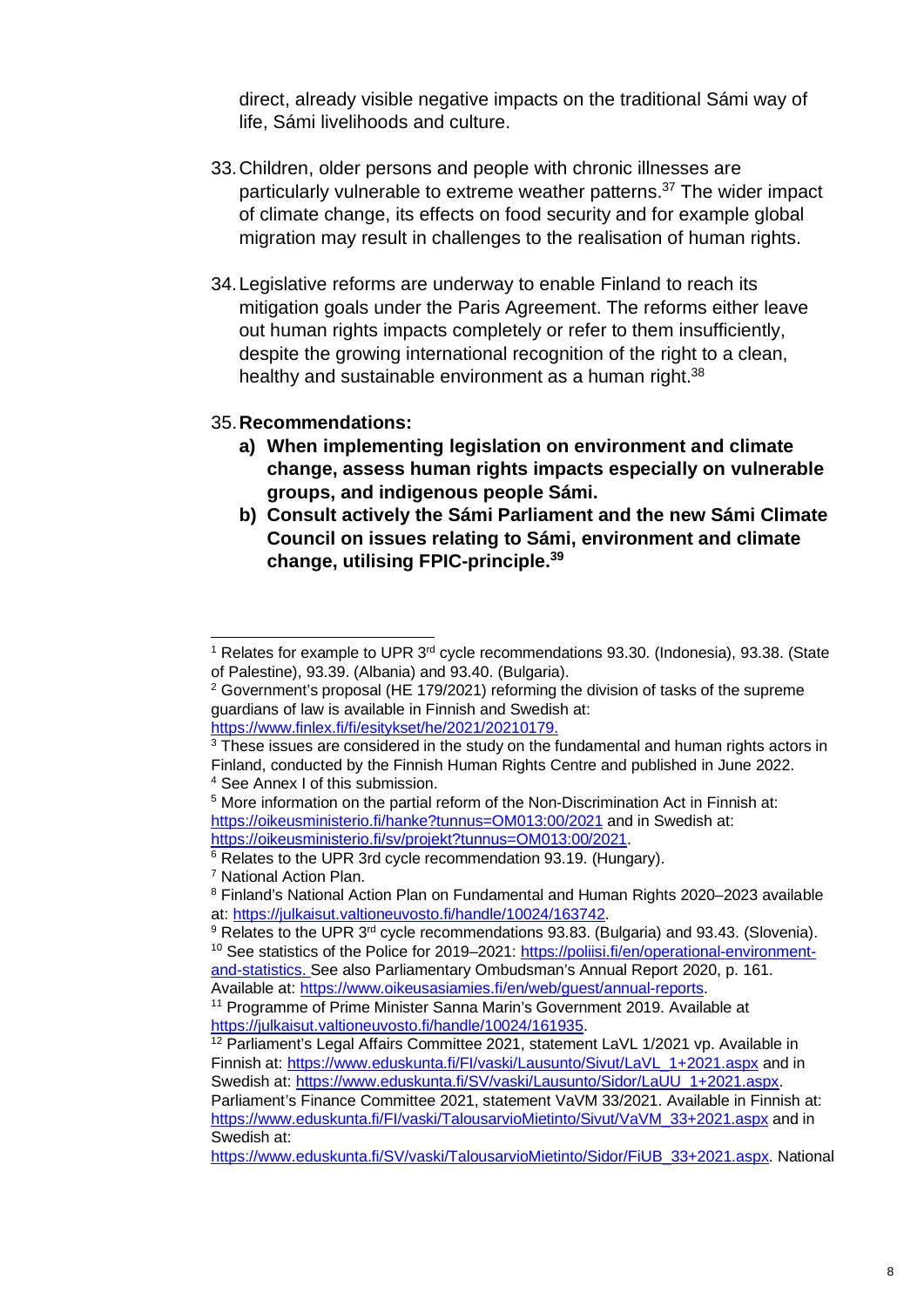Courts Administration's press release 2022. Available at: https://tuomioistuinvirasto.fi/en/index/ajankohtaista/currentissues/2022/lackofbasicfundingh amperedthefunctioningofcourtsin2021.html.

<span id="page-8-0"></span> $13$  In the legal oversight of the police, problems to recognize the constituent elements of crimes of human trafficking and delays in the investigations of those cases have been discovered. See decision OKV/1233/70/2021 by the Deputy Chancellor of Justice on 28 December 2021. Available in Finnish at: https://www.okv.fi/fi/ratkaisut/id/1616/.

<span id="page-8-1"></span><sup>14</sup> Sarasoja & Carling 2020. *Oikeudenkäyntikulut pääkäsittelyssä ratkaistuissa riitaasioissa 2019,* p. 59–60. Available in Finnish at: https://www.edilex.fi/artikkelit/21403.pdf.

<span id="page-8-2"></span> $15$  There are some exceptions to this rule. For example, if it would be manifestly unreasonable to render one party liable for the legal costs of the other, the court may on its own motion reduce the payment liability of the party. See Code of Judicial Procedure, Chapter 21, Section 1 and Section 8 b §. Available in English at:

https://finlex.fi/fi/laki/kaannokset/1734/en17340004\_20150732.pdf.

<span id="page-8-3"></span> $16$  This will be considered in the partial reform of the Non-Discrimination Act.

<span id="page-8-4"></span> $17$  Relates to the UPR  $3<sup>rd</sup>$  cycle recommendations 93.33. (Bosnia and Herzegovina), 93.34. (Slovenia) and 93.94. (Maldives)

<span id="page-8-5"></span><sup>18</sup> Relates for example to UPR 3rd cycle recommendations 93.136. (United States of America) and 93.137. (Colombia).

<span id="page-8-6"></span><sup>19</sup> The Government has drawn up a National Action Plan on the UN Convention on the Rights of Persons with Disabilities (2020–2023). Available at:

https://julkaisut.valtioneuvosto.fi/handle/10024/162687.

<span id="page-8-7"></span> $20$  See for example the Parliamentary Ombudsman's Annual Report 2020, available at: https://www.oikeusasiamies.fi/documents/20184/39006/summary2020/2de02ec5-378a-4cf3-8948-89f346b2be3a.

<span id="page-8-8"></span> $21$  The survey on the rights of rights of persons with disabilities was carried out together with the Finnish Disability Forum in 2018. Survey is available in Finnish at: https://bin.yhdistysavain.fi/1586428/3Ta34WoNWua29CrBizhv0UnVV-

/Vammaisten%20henkil%C3%B6iden%20oikeuksien%20toteutuminen%20arjessa.pdf

<span id="page-8-9"></span> $22$  The barometer was carried out by the Human Rights Centre and the Ministry of Justice and published in 2021. Available in Finnish at:

https://julkaisut.valtioneuvosto.fi/handle/10024/163261.

<span id="page-8-10"></span><sup>23</sup> The survey was carried out in cooperation with the National Supervisory Authority for Welfare and Health and the Regional State Administrative Agency for Southern Finland and published in 2021. Survey is available in Finnish at:

https://bin.yhdistysavain.fi/1586428/G1TemXOK4sG2Zatkyzf00VkkR8/IMOraportti\_2021\_FI.pdf and in Swedish at

https://bin.yhdistysavain.fi/1598742/32QyClhkFslGegioYk9E0WZwuN/IMOraportti 2021 SE 24 8.pdf.

<span id="page-8-11"></span><sup>24</sup> For cases of European Court of Human Rights concerning involuntary medication, see X. v. Finland, 34806/04, Supervision of the execution of the European Court's judgments, https://search.coe.int/cm/pages/result\_details.aspx?objectid=0900001680a48ac7 and two other recently communicated cases: E.S. v. Finland, 23903/20

https://hudoc.echr.coe.int/eng?i=001-209024 and H.H. v. Finland, 19035/21 https://hudoc.echr.coe.int/eng?i=001-214960.

<span id="page-8-12"></span> $25$  Relates for example to UPR  $3<sup>rd</sup>$  cycle recommendations 93.82. (Chile), 93.104 (Georgia), 93.105 (Iceland), 93.115 (Germany), 93.116 (India) and 93.119 (Sierra Leone). Several other recommendations concerning violence against women were made during the UPR review of Finland.

<span id="page-8-13"></span><sup>26</sup> Istanbul Convention is the Council of Europe Convention on preventing and combating violence against women and domestic violence. Action Plan for Combating Violence against Women for 2020–2023 is available in Finnish at: https://oikeusministerio.fi/naisiinkohdistuvan-vakivallan-torjuntaohjelma and in Swedish at:

https://oikeusministerio.fi/sv/programmet-for-bekampning-av-vald-mot-kvinnor. More information on the Action Plan for the Istanbul Convention for 2022–2025 can be found in Finnish here: http://urn.fi/URN:ISBN:978-952-00-8659-6.

<span id="page-8-14"></span><sup>27</sup> Luoma et al. (2022), *Frequency of domestic violence experienced by persons with disabilities and availability of services. A quantitative and qualitative examination*. Available